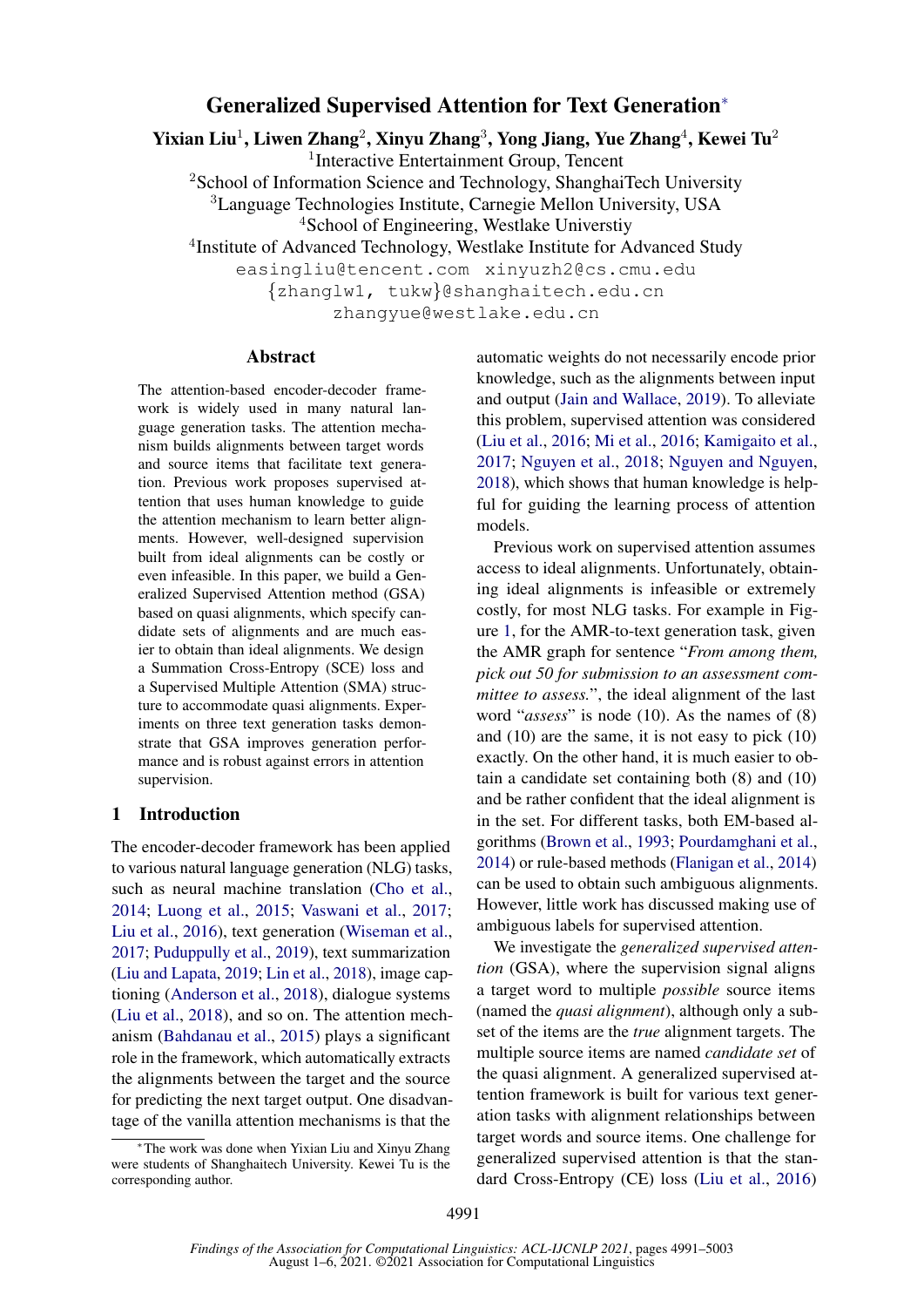<span id="page-1-0"></span>

Figure 1: Example of an AMR graph and the alignments between the graph and the target sentence. Ideal alignment points to the most related source node to "assess". Quasi alignments point to the source nodes with the same name. Relevant alignments point to more source items with weak relation to "assess".

can be limited because it is not suitable for quasi alignments. We design a new loss function named Summation Cross-Entropy (SCE) to replace the Cross-Entropy loss given a set of quasi alignments. SCE considers multiple candidates as a whole and is more robust against spurious candidates than traditional CE.

Supervised attention and automatically learned attention can be complementary. In Figure [1,](#page-1-0) the relevant alignments  $(4)$ ,  $(10)$ ,  $(12)$ ,  $(14)$  are useful for predicting "*assess*", but such alignments cannot be captured by simple rules and may require human annotation in order to be used for attention supervision. It is therefore more practical to rely on automatic attention to uncover such alignments. To balance supervised attention and automatic attention, we design a Supervised Multiple Attention (SMA) module for GSA. In SMA, there are multiple attention channels with the same structure but different parameters. One of them is used for supervised attention and the others are used for pure automatic attention (named unsupervised attention below) that are not influenced by the attention supervision. SMA can be seen as an extension of multi-head attention introduced in the Transformer [\(Vaswani et al.,](#page-10-0) [2017\)](#page-10-0).

We evaluate GSA on three real-world tasks: data-

to-text generation [\(Koncel-Kedziorski et al.,](#page-9-10) [2019\)](#page-9-10), AMR-to-text generation [\(Mager et al.,](#page-9-11) [2020\)](#page-9-11), and text summarization [\(Yan et al.,](#page-10-7) [2020\)](#page-10-7). The results demonstrate that our method improves the performance in general. We also examine the robustness of our method against alignment errors. Our code will be released at [https://github.com/](https://github.com/LiuYixian/Supervised_attention) [LiuYixian/Supervised\\_attention](https://github.com/LiuYixian/Supervised_attention).

# 2 Related Work

Previous work [\(Liu et al.,](#page-9-2) [2016;](#page-9-2) [Mi et al.,](#page-10-3) [2016;](#page-10-3) [Kamigaito et al.,](#page-9-7) [2017;](#page-9-7) [Nguyen et al.,](#page-10-4) [2018;](#page-10-4) [Nguyen and Nguyen,](#page-10-5) [2018\)](#page-10-5) have studied supervised attention. Their work is based on welldesigned alignments. However, no work has considered ambiguous labels, which are practically more common. We study the quasi alignments as the attention supervision and design the Summation Cross-Entropy to deal with the ambiguity in quasi alignments.

Learning with ambiguous labels has been widely studied, in which the true label is not precisely annotated but in a candidate label set. In crosslingual Part-of-Speech, annotations are derived for low resource languages from cross-language projection, which results in partial or uncertain labels. To solve this problem, Täckström et al.  $(2013)$  proposed a partially observed conditional random field (CRF) [\(Lafferty et al.,](#page-9-12) [2001\)](#page-9-12) method, [Wisniewski](#page-10-9) [et al.](#page-10-9) [\(2014\)](#page-10-9) made a history-based model, and [Buys](#page-9-13) [and Botha](#page-9-13) [\(2016\)](#page-9-13) proposed an HMM-based model. SCE is designed for training attention weights using ambiguous labels. [Xu et al.](#page-10-10) [\(2020\)](#page-10-10) also study learning from ambiguous labels (called *partial label learning*) in classification tasks. Their method is based on constructing similar and dissimilar pairs of samples. However, supervised attention is not a traditional classification problem. The label spaces are various in different samples, making it difficult to construct similar pairs. Thus, the method is not suitable for GSA.

#### 3 Basic Model

### 3.1 Encoder-decoder Model with Attention

Encoder-decoder models, including RNN models [\(Cho et al.,](#page-9-0) [2014;](#page-9-0) [Luong et al.,](#page-9-1) [2015\)](#page-9-1) and the Transformer model [\(Vaswani et al.,](#page-10-0) [2017\)](#page-10-0), are used for a variety of NLP tasks. The encoder extracts information from the source data into a memory bank, and the decoder makes use of the memory bank to generate the target sentence.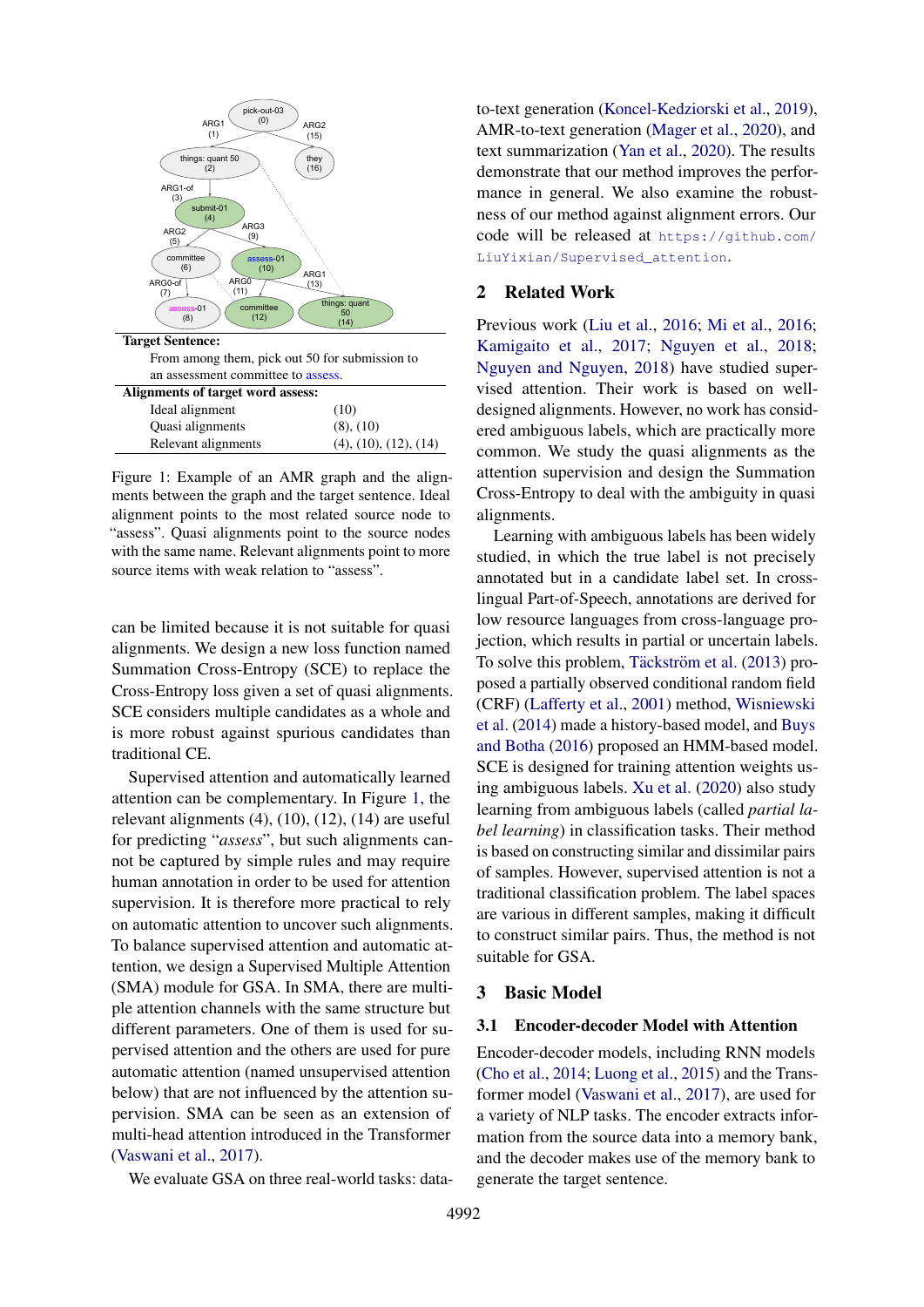Let  $\mathbf{x} = \{x_1, \ldots, x_m\}$  denote a sequence of source items, and  $y = \{y_1, \ldots, y_n\}$  a target sentence. The encoder converts the source data x into a memory bank  $\mathbf{H} = \{\mathbf{h}_1, \dots, \mathbf{h}_m\}$ , where each vector  $h_i$  represents the contextual embedding of  $x_i$ . At the  $t$ -th time step of the decoder, the model obtains the feature vector  $s_t$ . The meaning of  $s_t$ varies in different decoders. For an RNN decoder, it is the hidden state of the RNN at time  $t$ . The attention mechanism computes the contextual feature  $c_t$  of  $s_t$  over H, which is used to predict the next target word.

The objective function of generation is the negative log conditional likelihood loss:

$$
\ell(\mathbf{x}, \mathbf{y}) = -\log P(\mathbf{y}|\mathbf{x}) \tag{1}
$$

# 3.2 Supervised Attention (SA) with Cross-Entropy (CE) Loss

Supervised attention (SA) was first introduced by [Liu et al.](#page-9-2) [\(2016\)](#page-9-2) and [Mi et al.](#page-10-3) [\(2016\)](#page-10-3) for neural machine translation. They obtain attention supervision between source and target words with off-theshelf aligners. SA is a multi-task learning approach, where the objective function is the summation of the loss of sequence generation (*generation loss*) and the disagreement between attention distribution and attention supervision (*attention loss*) as follows:

$$
\mathbf{L} = \ell(\mathbf{x}, \mathbf{y}) + \lambda \sum_{t} \Delta(\boldsymbol{\alpha}_t, \hat{\boldsymbol{\alpha}}_t)
$$
 (2)

where  $\alpha_t$  is the computed attention and  $\hat{\alpha}_t$  is the attention supervision.

 $\ell(\mathbf{x}, \mathbf{y})$  is the generation loss in Eq. [\(1\)](#page-2-0), and  $\lambda$ is a positive hyper-parameter that balances the two losses.  $\hat{\alpha}_t$  is the target attention distribution and  $\Delta$ measures the disagreement between the attention distribution and the target distribution. [Liu et al.](#page-9-2) [\(2016\)](#page-9-2) assume that every target word is aligned to at least one source word. If a target word is aligned to k source words, the corresponding elements in  $\hat{\alpha}_t$  are  $\frac{1}{k}$  and the other elements are 0. They apply the Cross-Entropy loss as the attention loss function:

$$
\Delta(\boldsymbol{\alpha}_i, \hat{\boldsymbol{\alpha}}_i) = -\sum_{j=1}^m \hat{\alpha}_{i,j} \times \log \alpha_{i,j} \qquad (3)
$$

# 4 Generalized Supervised Attention (GSA)

The overall architecture of GSA is shown in Figure [2.](#page-3-0) We will first introduce quasi alignments, and introduce a Summation Cross-Entropy loss function and a Supervised Multiple Attention structure.

### 4.1 Quasi Alignments

We consider *quasi alignments* as shown in Figure [1,](#page-1-0) in which a target word is allowed to be aligned to a candidate set in the source items, although only a subset of the candidates are the *true* alignment targets. The supervision signal provided by the quasi alignments is  $\bar{\boldsymbol{\alpha}}_t = {\{\bar{\alpha}_{t,1}, \ldots, \bar{\alpha}_{t,m}\}},$ where  $\bar{\alpha}_{t,i} = 1$  if  $x_i$  and  $y_t$  should be aligned with considerable probability. If  $|\bar{\alpha}_t| = 1$  and  $\hat{\alpha}_t$  is a one-hot alignment vector,  $y_t$  is only aligned to  $x_i$ . If  $|\bar{\boldsymbol{\alpha}}_t| > 1$ ,  $\hat{\boldsymbol{\alpha}}_t$  expresses a discrete uniform distribution over the candidate set. Such candidate items usually include some irrelevant items that should not be aligned to  $y_t$ , but it is costly to pick out the correct subset from these candidates. Therefore, we retain all these candidates and expect the training process to determine the better alignment automatically. If  $|\bar{\boldsymbol{\alpha}}_t| = 0$ , no item is found for  $y_t$ .

<span id="page-2-0"></span>In our experiments, we obtain the quasi alignments using simple rule-based methods, which differ for different tasks, as will be discussed in Section [5.](#page-4-0)

#### <span id="page-2-3"></span>4.2 Summation Cross-Entropy (SCE) Loss

Quasi alignments form candidate sets containing the potential aligned source items but do not indicate the true ones among them. Intuitively, we want our attention loss to penalize attention probabilities outside the candidate set but allow an arbitrary attention distribution within the set. To this end, we design the SCE loss function to maximize the total of attention probabilities in the candidate set.

<span id="page-2-2"></span>
$$
\Delta(\boldsymbol{\alpha}_t, \boldsymbol{\bar{\alpha}}_t) = \begin{cases} 0, \text{ if } \boldsymbol{\bar{\alpha}}_t = \mathbf{0} \\ -\log(\langle \boldsymbol{\alpha}_t, \boldsymbol{\bar{\alpha}}_t \rangle), \text{ else} \end{cases} (4)
$$

where  $\langle \cdot, \cdot \rangle$  stands for the inner product. The SCE loss is the negative logarithm of the likelihood summation of all candidate items.

<span id="page-2-1"></span>Theoretically, SCE loss can be derived from a generative model. Assume that one target word should be aligned to only one true source item. For the  $t$ -th target word, we define a random variable as the true aligned source item,  $P(z_t = i) = \alpha_{t,i}$ . Given  $z_t$ , we re-define the candidate set as

$$
\bar{\boldsymbol{\alpha}}_t = \{\bar{\alpha}_{t,1}, \dots, \bar{\alpha}_{t,m}\}, \text{ where } \bar{\alpha}_{t,z_t} = 1. \quad (5)
$$

In this way, the candidate set contains  $z_t$ . Considering that  $z_t$  is a hidden variable, the likelihood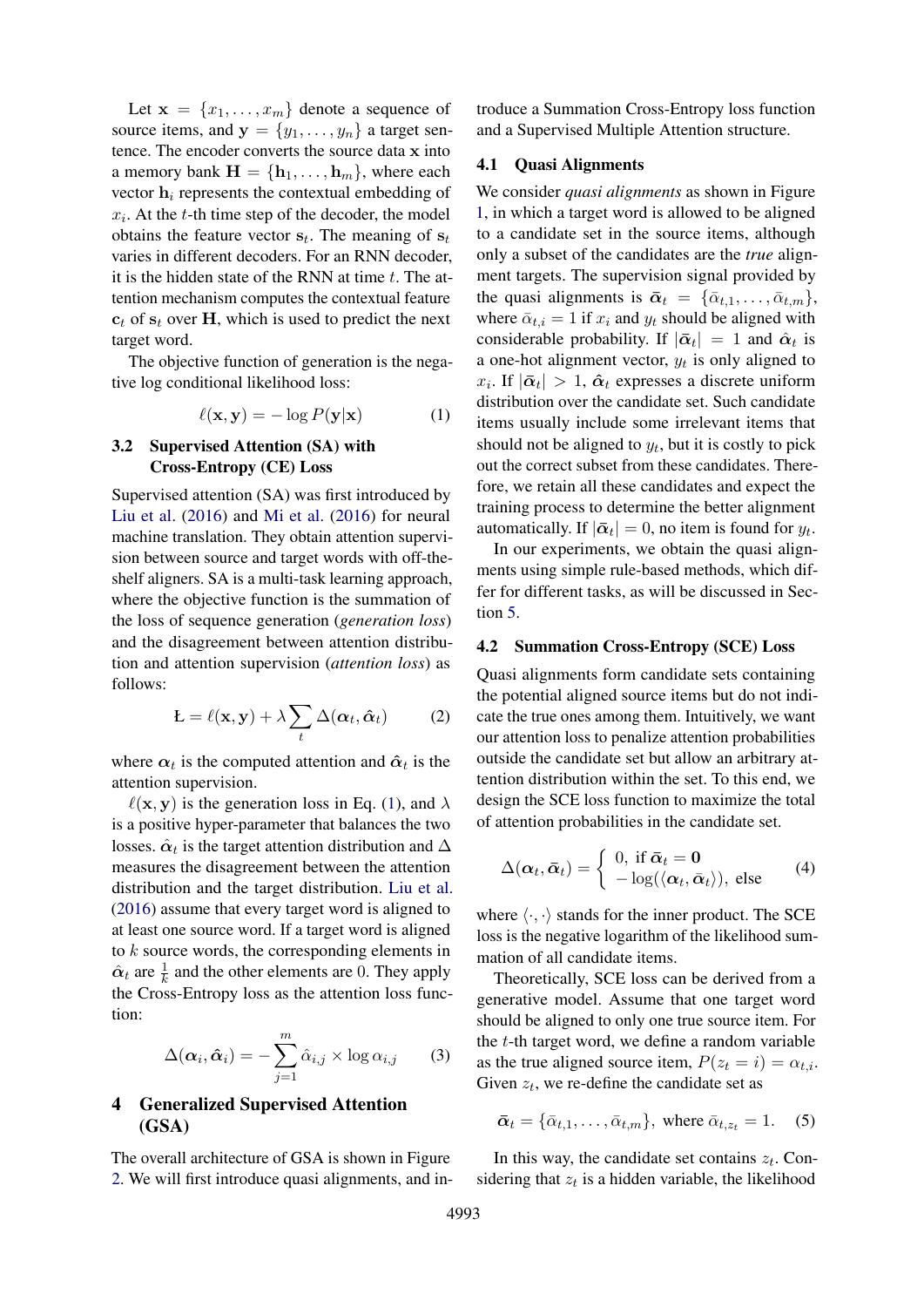<span id="page-3-0"></span>

Figure 2: The overall architecture of GSA.

of the candidate set can be defined as

$$
P(\bar{\boldsymbol{\alpha}}_t) = \sum_i P(z_t = i) P(\bar{\boldsymbol{\alpha}}_t | z_t = i) \quad (6)
$$

$$
=\sum_{i}\alpha_{t,i}\mathbb{I}(\bar{\alpha}_{t,i}=1)
$$
\n(7)

$$
=\langle \boldsymbol{\alpha}_t,\bar{\boldsymbol{\alpha}}_t\rangle. \hspace{1.5cm} (8)
$$

We assume that it is a certain event that we obtain a candidate set containing the true alignment given  $z_t$ .  $P(\bar{\boldsymbol{\alpha}}_t|z_t)$  is a distribution over candidate sets, in which only the candidate set that contains all the words identical to  $x_{z_t}$  has probability 1 and all the other candidate sets have probability 0. Thus,  $P(\bar{\alpha}_t | z_t = i) = \mathbb{I}(\bar{\alpha}_{t,i} = 1)$ . Therefore, optimizing the SCE loss is to maximize the likelihood of the candidate set.

By comparing Eq. [\(3\)](#page-2-1) and Eq. [\(4\)](#page-2-2), CE loss optimizes the summation of log-likelihood of target alignments, while SCE loss optimizes the log of summation of the likelihood of target alignments. If a target word is not aligned to any source items, the attention loss is 0. If it is aligned to only one source item, SCE reduces to CE [\(de Boer et al.,](#page-9-14) [2005\)](#page-9-14). If it is aligned to multiple items, then the SCE loss penalizes the attention probabilities outside the candidate set and uniformly increases the attention probabilities within the set. Note that this behavior is different from that of CE, which would encourage uniform attention over all the candidates in the set and hence produce different updates to the attention probabilities of different candidates during training.

# <span id="page-3-3"></span>4.3 Multiple Attention (MA) and Supervised Multiple Attention (SMA)

The motivation of supervised attention is to incorporate prior knowledge of alignments between

source and target items into the attention mechanism. One problem of supervised attention is that alignments are typically established between similar items, but ideally, the decoder should also attend to some other informative source items (Figure [1\)](#page-1-0), which are not necessarily similar to the target word. Besides, the automatic aligner may make errors and align the target word to irrelevant source items. Therefore, the unsupervised automatic attention mechanism is still a useful supplement to supervised attention.

We define a multiple channel attention (MA) structure, which is closely related to multi-head attention [\(Vaswani et al.,](#page-10-0) [2017\)](#page-10-0). There are  $K$  attention channels with the same structure but different parameters in MA, which work concurrently and their output contextual feature vector are combined into one contextual feature vector.

<span id="page-3-1"></span>
$$
\mathbf{c}_t^{(k)} = \text{attn}(\mathbf{s}_t, \mathbf{H}; \theta_\mathbf{k}) \text{ for } k = 1, \dots, K \quad (9)
$$

<span id="page-3-2"></span>
$$
\mathbf{c}_t = G(c^{(1)}, \dots, c^{(K)}),\tag{10}
$$

where  $G$  is a combination function. Multi-head attention [\(Vaswani et al.,](#page-10-0) [2017\)](#page-10-0) can be regarded as a special case of the MA structure. One head of multihead attention is an attention channel in Eq. [\(9\)](#page-3-1). The contextual features are combined by a stacking action followed with a linear function. We do not use the standard multi-head attention because the structure of multi-head attention is strict and it is not proper for all generation tasks.

To balance supervised attention and unsupervised attention, SMA has the same structure as MA, and we compute the attention loss of the first channel only, leaving the other channels still unsupervised. The objective of SMA model is:

$$
\mathbf{L} = \ell(\mathbf{x}, \mathbf{y}) + \lambda \sum_{t} \Delta(\boldsymbol{\alpha}_t^{(1)}, \hat{\boldsymbol{\alpha}}_t) \qquad (11)
$$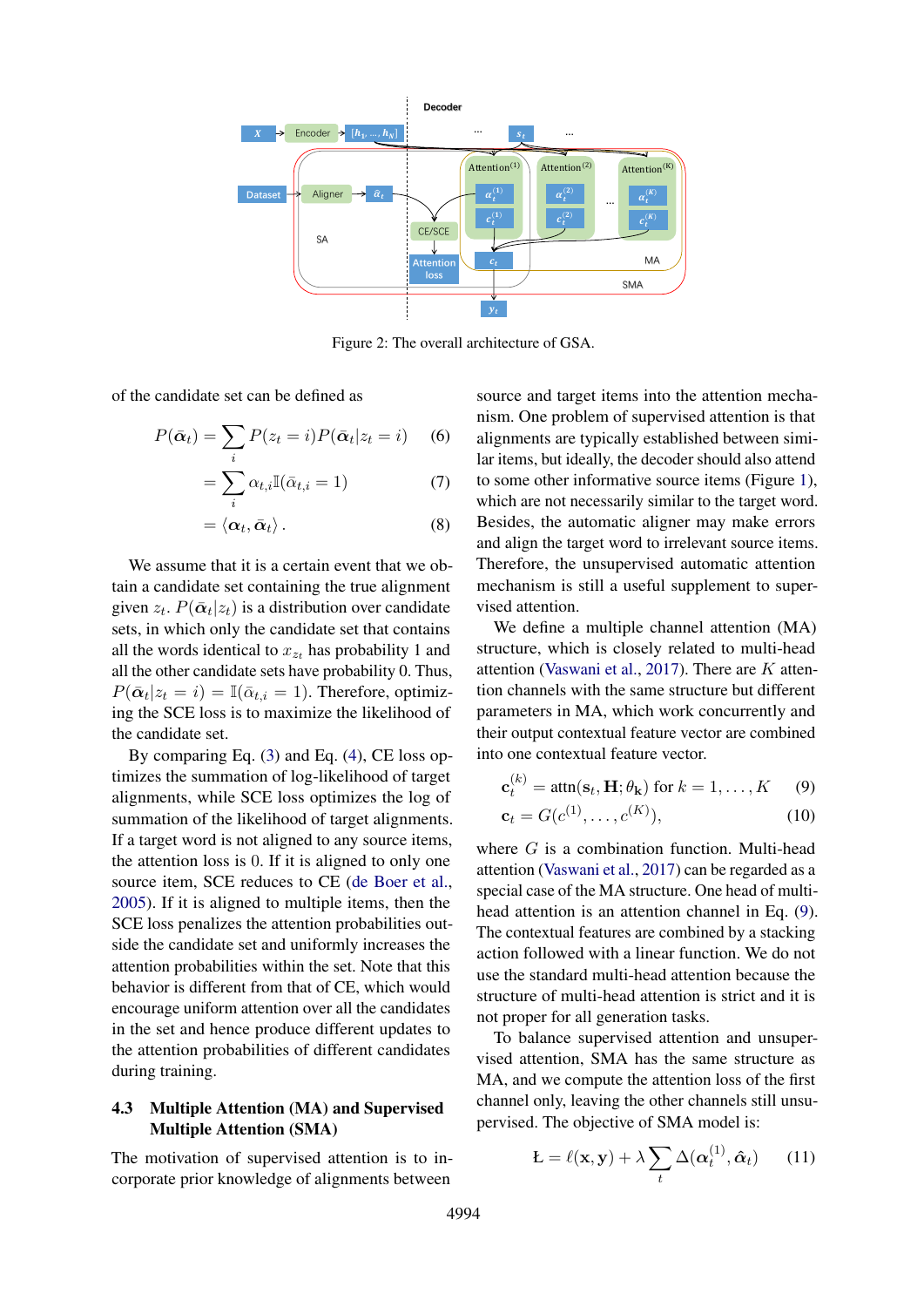A proposed generation model with attention can be easily modified by the SMA structure. If the original attention is one-headed, we add a new attention channel with the same structure parallel to the original one, and compute the attention loss for the new attention. The contextual features of the two attention channels are averaged in Eq. [\(10\)](#page-3-2). If the original attention is multi-headed, we do not change the structure, and compute supervised attention loss for the first head.

# <span id="page-4-0"></span>5 Experiments

We apply GSA to three tasks: data-to-text generation, AMR-to-text generation, and text summarization. For each task, we choose one of the best published approaches as our basic model and modify it with GSA. In the three tasks, the relations between the source and the target are diverse. For text summarization, the source items contain more information than the target words. For data-to-text generation, the source items only contain key contents. For AMR-to-text generation, the source and the target contain the same information. We report the details of model structures and hyper-parameters in the appendix.

# 5.1 Data-to-text Generation

Task and Model : We consider the Abstract GENeration DAtaset (AGENDA) [\(Ammar et al.,](#page-8-2) [2018\)](#page-8-2), which contains pairs of a literature abstract and a knowledge graph extracted from the abstract. The nodes in the knowledge graphs are entity types, such as "Task" and "Method". The edges are the relations between different entities, including "COMPARE", "PART-OF", and so on. We use the training, development, and test splits of 38,720/1000/1000, as [Ammar et al.](#page-8-2) [\(2018\)](#page-8-2) does.

We use GraphWriter<sup>[1](#page-4-1)</sup> [\(Koncel-Kedziorski et al.,](#page-9-10) [2019\)](#page-9-10) on this task. The encoder of this model is a graph transformer and the decoder is an RNN decoder with attention and copying mechanism. More detail is introduced in the appendix.

Aligner: The source items of this task include entities and relations, as shown in Figure [3.](#page-4-2) We use our string matching aligner to extract the alignments from target words to the source entities and extend our aligner for the alignments of relations, such as aligning target words "*use*" and "*apply*" to source relation "USED-FOR". For the details of

<span id="page-4-1"></span>

<span id="page-4-2"></span>

We evaluate MODEL1 on TASK1. MODEL1 outperforms MODEL2 by 15% on TASK1.

Figure 3: Example of alignments of the AGENDA dataset. The upper is part of the graph data and the lower is the corresponding sentence. The words with the same color should have quasi alignments.

the aligner for source relations, please refer to the appendix.

Experimental Settings: We experiment with 4 different approaches in this experiment: *unsupervised attention* (UA), SA-CE, SA-SCE, SMA-SCE. The unsupervised approach means the original method without supervision on attention. As the decoder applies multi-head attention, we design the SA approach, in which the attention distributions of all heads are averaged to compute the attention loss. In this way, we consider the multi-head attention as a supervised attention channel. The SMA approach is designed as in Section [4.3,](#page-3-3) in which only the first head is a supervised attention channel. In SCE and CE approaches, we used SCE and CE loss function to supervise the attention, respectively.

### <span id="page-4-4"></span>5.2 AMR-to-text Generation

Task and Model : Abstract meaning representation (AMR) [\(Banarescu et al.,](#page-9-15) [2013\)](#page-9-15) is a semantic graph representation that is independent of the syntactic realization of a sentence. In the graph, nodes represent concepts and edges represent semantic relations between the concepts. AMR-to-text generation is to generate sentences from AMR graphs. We use the AMR dataset LDC2015E86, which contains 16,833 training samples, 1368 development samples, and 1371 test samples.

We use the model<sup>[2](#page-4-3)</sup> of [Mager et al.](#page-9-11)  $(2020)$  on this task, which is a GPT-2 [\(Radford et al.,](#page-10-11) [2019\)](#page-10-11) model with fine-tuning.

Aligner: We apply lemma matching to build the attention supervision as shown in Figure [1.](#page-1-0) There is a quasi alignment between a source item and target

<span id="page-4-3"></span><sup>2</sup>[https://github.com/IBM/](https://github.com/IBM/GPT-too-AMR2text) [GPT-too-AMR2text](https://github.com/IBM/GPT-too-AMR2text)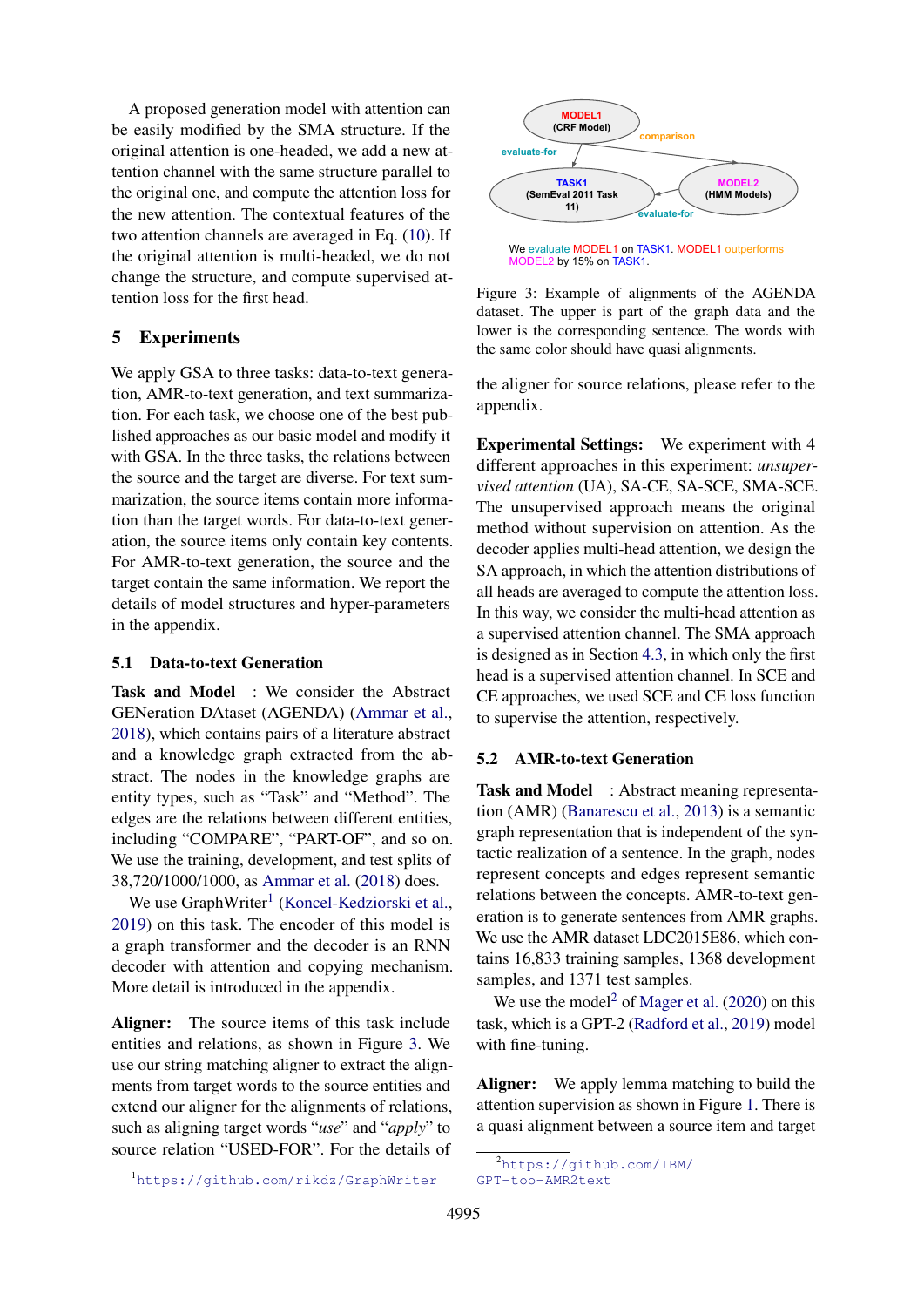<span id="page-5-2"></span>

| Approach       |             | Data-to-text  |         |             | AMR-to-text | Summarization |         |         |  |
|----------------|-------------|---------------|---------|-------------|-------------|---------------|---------|---------|--|
|                | <b>BLEU</b> | <b>METEOR</b> | ROUGE-L | <b>BLEU</b> | $chrF++$    | ROUGE-1       | ROUGE-2 | ROUGE-L |  |
| UA             | 14.30       | 18.80         | 27.94   | 28.39       | 58.16       | 43.85         | 20.89   | 40.93   |  |
| SA-CE          | 15.21       | 19.47         | 28.31   | 28.67       | 57.72       | 44.07         | 21.13   | 41.14   |  |
| <b>SA-SCE</b>  | 15.49       | 19.80         | 28.62   | 29.03       | 58.44       | 44.16         | 21.28   | 41.22   |  |
| <b>SMA-SCE</b> | 15.51       | 19.88         | 29.00   | 29.30       | 58.89       | 43.9          | 21.09   | 40.91   |  |

Table 1: Main test result of GSA.

word if they have the same lemma<sup>[3](#page-5-0)</sup>.

Experimental Settings: We experiment with 4 different approaches: UA, SA-CE, SA-SCE, SMA-SCE. We apply GSA to the multi-head attention in the last Transformer layer of the decoder.

#### 5.3 Text Summarization

Task and Model : We use the CNN/DailyMail dataset [\(Nallapati et al.,](#page-10-12) [2016\)](#page-10-12). This dataset contains 287,226 training samples, 13,368 validation samples, and 11,490 test samples. We use Prophet-Net [\(Yan et al.,](#page-10-7) [2020\)](#page-10-7) on this task, which builds a pre-training and fine-tuning method for text generation. Both the encoder and the decoder are Transformers. ProphetNet is pre-trained on a large-scale dataset (160GB).

Aligner: We obtain the quasi alignments with lemma matching as in Section [5.2.](#page-4-4) A target word is aligned to a source item if they have the same lemma. Some words, such as "*is*" and "*do*", appear very frequently and are likely to cause wrong alignments. We use the inverse document frequency (IDF) [\(Robertson,](#page-10-13) [2004\)](#page-10-13) scores to downweight these words. More details about IDF applied here are shown in the appendix.

Experimental Settings: The model has a Transformer decoder. We set the experiments similarly to Section [5.2.](#page-4-4) The basic model is proposed by [Yan](#page-10-7) [et al.](#page-10-7) [\(2020\)](#page-10-7). We cannot fully reproduce their reported result (ROUGE-1/2/L of 44.2/21.17/41.30) by running their public model<sup>[4](#page-5-1)</sup>. Thus, we report our results.

### 5.4 Main Results

The test results of GSA on the three tasks are shown in Table [1.](#page-5-2) For data-to-text generation, the basic model with unsupervised attention (UA) gives

<span id="page-5-3"></span>

| Approach  | A.C.      | M.C.    | M.S. |
|-----------|-----------|---------|------|
| Data2text | $13.21\%$ | 9.41%   |      |
| AMR2text  | 46.64%    | 27.11\% | 2.93 |
| Text Sum. | 83.53%    | 78.10%  | 8.98 |

Table 2: Alignment coverage (A.C.), multi-alignment coverage (M.C.), and average multi-alignment size (M.S.) of attention supervision.

<span id="page-5-4"></span>

| Approach | SA-SCE | SA-CE  |
|----------|--------|--------|
| variance | 0.1332 | 0.0561 |
| entropy  | 0.4214 | 0.8364 |

Table 3: Normalized variance and entropy of attention probability over the candidate set.

14.30 BLEU, 18.80 METEOR, and 27.94 ROUGE-L. All the supervised attention approaches outperform UA. SCE outperforms CE and SMA outperforms SA. SMA-SCE achieves the best performance in BLEU, METEOR, and ROUGE-L. For AMR-to-text generation, the basic model (UA) gives a BLEU of 28.39 and a chrF++ of 58.16. All the supervised attention approaches outperform the unsupervised attention approach, demonstrating the strength of supervised attention. SMA and SCE approaches obtain higher BLEU scores compared with SA and CE, respectively. SMA-SCE achieves the best performance. For text summarization, the basic model (UA) gives a ROUGE-2 of 20.89. All the supervised attention approaches beat UA. SCE outperforms the CE. However, different from the above two tasks, the SA approaches are better than SMA. SA-SCE gives the best performance. We discuss the variation in performance of SMA compared with SA in the following.

To analyze the variations of the performance of GSA in different tasks, we compute the alignment coverage (A.C.), multi-alignment coverage (M.C.), and average multi-alignment size (M.S.) of different tasks (Table [2\)](#page-5-3). A.C. is the percentage of target words with at least one alignment. M.C. is the percentage of target words with at least two alignments over all the aligned target words. M.S. is the average number of alignments of target words with at

<span id="page-5-0"></span> $3$ We apply Pattern [\(Smedt and Daelemans,](#page-10-14) [2012\)](#page-10-14) to get the lemma of a word in [https://github.com/clips/](https://github.com/clips/pattern) [pattern](https://github.com/clips/pattern).

<span id="page-5-1"></span><sup>4</sup>[https://github.com/microsoft/](https://github.com/microsoft/ProphetNet) [ProphetNet](https://github.com/microsoft/ProphetNet).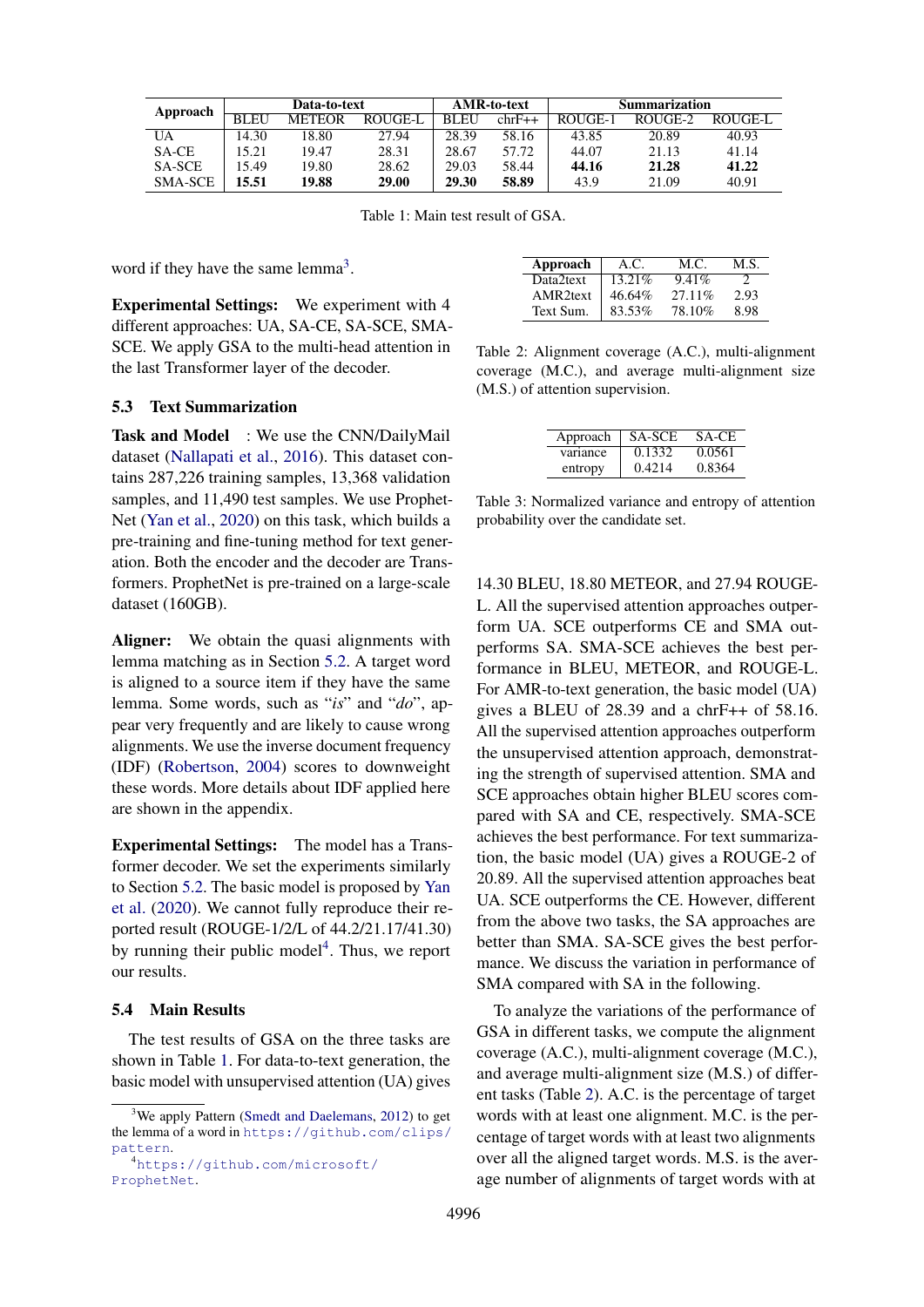<span id="page-6-1"></span><span id="page-6-0"></span>

|                                     | no<br>I.           | arrests<br>ı  | have<br>I | been<br>ı | made<br>$\mathbf{I}$ | I    | atlanta<br>ı                       | police<br>$\mathbf I$ | spoke<br>ı | I.   | ı    | ##sw ##omanlizabeth<br>ı | es<br>$\mathbf I$ | ##py<br>ı | said<br>ı | $\mathbf I$  | police<br>I. | are<br>I |
|-------------------------------------|--------------------|---------------|-----------|-----------|----------------------|------|------------------------------------|-----------------------|------------|------|------|--------------------------|-------------------|-----------|-----------|--------------|--------------|----------|
| no                                  | 0.02               | 0.02          | 0.00      | 0.00      | 0.01                 | 0.00 | 0.02                               | 0.02                  | 0.02       | 0.01 | 0.00 | 0.01                     | 0.00              | 0.00      | 0.00      | 0.00         | 0.02         | 0.00     |
| arrests<br>$\overline{\phantom{0}}$ | 0.01               | 0.10          | 0.01      | 0.01      | 0.02                 | 0.00 | 0.01                               | 0.01                  | 0.01       | 0.01 | 0.00 | 0.00                     | 0.00              | 0.00      | 0.01      | 0.00         | 0.01         | 0.01     |
| have<br>۰                           | 0.01               | 0.01          | 0.04      | 0.03      | 0.03                 | 0.01 | 0.00                               | 0.00                  | 0.01       | 0.01 | 0.00 | 0.01                     | 0.00              | 0.00      | 0.01      | 0.00         | 0.00         | 0.01     |
| been<br>$\overline{\phantom{0}}$    | 0.01               | 0.01          | 0.01      | 0.03      | 0.03                 | 0.01 | 0.00                               | 0.00                  | 0.00       | 0.00 | 0.00 | 0.00                     | 0.00              | 0.00      | 0.01      | 0.00         | 0.00         | 0.02     |
| made                                | 0.01               | 0.03          | 0.01      | 0.01      | 0.04                 | 0.01 | 0.00                               | 0.01                  | 0.01       | 0.01 | 0.01 | 0.01                     | 0.01              | 0.01      | 0.01      | 0.00         | 0.01         | 0.01     |
|                                     | 0.01               | 0.01          | 0.01      | 0.01      | 0.01                 | 0.01 | 0.01                               | 0.01                  | 0.01       | 0.00 | 0.00 | 0.01                     | 0.01              | 0.00      | 0.01      | 0.01         | 0.01         | 0.01     |
| atlanta                             | 0.02               | 0.01          | 0.01      | 0.01      | 0.01                 | 0.01 | 0.03                               | 0.04                  | 0.03       | 0.01 | 0.01 | 0.02                     | 0.01              | 0.00      | 0.01      | 0.01         | 0.03         | 0.01     |
| $police -$                          | 0.01               | 0.02          | 0.01      | 0.00      | 0.01                 | 0.01 | 0.02                               | 0.07                  | 0.03       | 0.02 | 0.01 | 0.01                     | 0.01              | 0.01      | 0.01      | 0.00         | 0.04         | 0.01     |
| spoke<br>$\overline{\phantom{0}}$   | 0.01               | 0.01          | 0.00      | 0.00      | 0.01                 | 0.01 | 0.01                               | 0.02                  | 0.06       | 0.04 | 0.02 | 0.01                     | 0.01              | 0.01      | 0.02      | 0.01         | 0.01         | 0.01     |
| ##sw<br>$\overline{\phantom{0}}$    | 0.01               | 0.01          | 0.00      | 0.00      | 0.00                 | 0.00 | 0.00                               | 0.01                  | 0.02       | 0.08 | 0.04 | 0.01                     | 0.02              | 0.03      | 0.01      | 0.00         | 0.01         | 0.00     |
| ##oman                              | 0.01               | 0.01          | 0.00      | 0.00      | 0.00                 | 0.01 | 0.00                               | 0.01                  | 0.01       | 0.02 | 0.08 | 0.03                     | 0.01              | 0.02      | 0.01      | 0.00         | 0.01         | 0.00     |
| (a) CE approach attention           |                    |               |           |           |                      |      |                                    |                       |            |      |      |                          |                   |           |           |              |              |          |
|                                     |                    |               |           |           |                      |      |                                    |                       |            |      |      |                          |                   |           |           |              |              |          |
|                                     | no<br>$\mathbf{I}$ | arrests<br>I. | have<br>I | been<br>ı | made<br>I            | ı    | atlanta police<br>п                | ı                     | spoke<br>ı | I.   | ı    | ##sw ##omanlizabeth<br>I | es<br>I.          | ##py<br>I | said<br>ı | $\mathbf{I}$ | police<br>ı  | are<br>ı |
| no                                  | 0.02               | 0.02          | 0.00      | 0.00      | 0.00                 | 0.00 | 0.03                               | 0.01                  | 0.01       | 0.01 | 0.00 | 0.00                     | 0.00              | 0.00      | 0.00      | 0.00         | 0.02         | 0.00     |
| arrests<br>$\overline{\phantom{0}}$ | 0.00               | 0.13          | 0.01      | 0.02      | 0.02                 | 0.01 | 0.00                               | 0.01                  | 0.01       | 0.00 | 0.00 | 0.00                     | 0.00              | 0.00      | 0.01      | 0.00         | 0.00         | 0.00     |
| have                                | 0.01               | 0.01          | 0.10      | 0.06      | 0.07                 | 0.01 | 0.00                               | 0.00                  | 0.00       | 0.00 | 0.00 | 0.00                     | 0.00              | 0.00      | 0.02      | 0.00         | 0.00         | 0.02     |
| been<br>۰                           | 0.01               | 0.01          | 0.03      | 0.11      | 0.10                 | 0.01 | 0.00                               | 0.00                  | 0.00       | 0.01 | 0.01 | 0.00                     | 0.00              | 0.00      | 0.01      | 0.00         | 0.00         | 0.02     |
| made                                | 0.01               | 0.03          | 0.01      | 0.01      | 0.07                 | 0.03 | 0.01                               | 0.02                  | 0.01       | 0.01 | 0.01 | 0.01                     | 0.01              | 0.01      | 0.02      | 0.01         | 0.02         | 0.01     |
|                                     | 0.01               | 0.01          | 0.01      | 0.01      | 0.02                 | 0.03 | 0.01                               | 0.01                  | 0.00       | 0.00 | 0.00 | 0.00                     | 0.00              | 0.00      | 0.01      | 0.01         | 0.01         | 0.01     |
| atlanta                             | 0.03               | 0.02          | 0.01      | 0.01      | 0.02                 | 0.01 | 0.05                               | 0.06                  | 0.04       | 0.01 | 0.01 | 0.02                     | 0.01              | 0.00      | 0.02      | 0.01         | 0.04         | 0.01     |
| $police -$                          | 0.01               | 0.02          | 0.02      | 0.01      | 0.02                 | 0.01 | 0.03                               | 0.10                  | 0.03       | 0.01 | 0.01 | 0.01                     | 0.01              | 0.00      | 0.03      | 0.00         | 0.03         | 0.01     |
| spoke                               | 0.01               | 0.01          | 0.01      | 0.01      | 0.01                 | 0.00 | 0.01                               | 0.02                  | 0.07       | 0.04 | 0.03 | 0.02                     | 0.02              | 0.01      | 0.03      | 0.01         | 0.01         | 0.01     |
| ##sw<br>$\overline{\phantom{0}}$    | 0.01               | 0.01          | 0.01      | 0.01      | 0.01                 | 0.00 | 0.01                               | 0.01                  | 0.03       | 0.12 | 0.08 | 0.01                     | 0.02              | 0.04      | 0.02      | 0.00         | 0.01         | 0.00     |
| ##oman<br>$\overline{\phantom{0}}$  | 0.01               | 0.00          | 0.00      | 0.00      | 0.01                 | 0.00 | 0.01<br>(b) SCE approach attention | 0.01                  | 0.01       | 0.02 | 0.19 | 0.07                     | 0.02              | 0.05      | 0.02      | 0.01         | 0.02         | 0.00     |

Figure 4: Comparison of the test attention of SCE structure.

<span id="page-6-2"></span>least two alignments.

For data-to-text and AMR-to-text generation, SMA outperforms SA. On the other hand, SA performs better than SMA for text summarization. One possible reason is that the summarization dataset has much higher alignment coverage and multialignment coverage and the alignment accuracy may also be higher; consequently, supervised attention works so well that automatic attention becomes unnecessary or even distracting.

# 5.5 Significance Test

To assess the evidence of significance, we perform significance tests on GSA. The p-value is calculated using the one-tailed sign test with bootstrap resampling on the test set of all three tasks following [Chollampatt et al.](#page-9-16) [\(2019\)](#page-9-16):

- For data-to-text, we compare the Rouge-L score of SMA-SCE to the result of SA-CE.
- For AMR-to-text, we compare the BLEU score of SMA-SCE to the result of SA-CE.
- For summarization, we compare the Rouge-L score of SA-SCE to the result of SA-CE.

The p-value results are shown in Table [4,](#page-7-0) which show that the improvements are significant.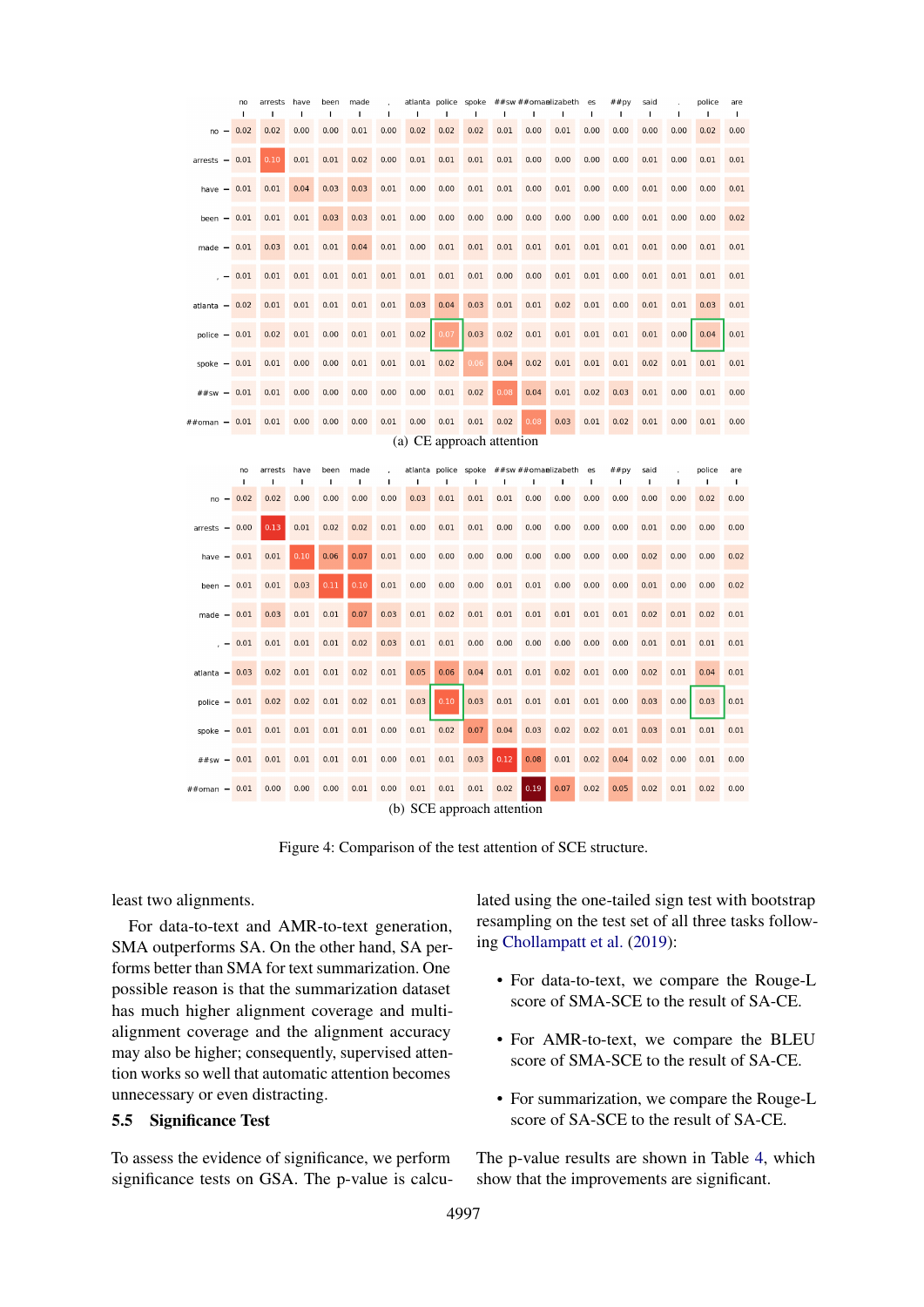<span id="page-7-3"></span><span id="page-7-0"></span>

Figure 5: Top-K accuracy of SA-CE and SA-SCE in text generation.

#### 5.6 SCE Analysis

Variance We compute the variance of attention probability in the candidate set for the text summarization task. For every generated token, we get the candidate set containing the input tokens with the same lemma as the generated token. If the candidate set contains more than one token, we compute the normalized variance and entropy of the attention scores in the candidate set. Normalized variance means that we divide every attention score by their summation and compute the variance of the normalized attention scores. Then we average the values of normalized variance and entropy in the test set. As shown in Table [3,](#page-5-4) the normalized attention variance of SCE is larger than that of CE and the entropy of SCE is smaller. It implies that CE homogenizes the attentions over the candidate set, while SCE concentrates the attentions on certain tokens. It echos Section [4.2](#page-2-3) that CE encourages uniform attention while SCE fixes the issue.

Attention Accuracy We design an automatic evaluation method to investigate whether our SCE method can find the *correct* alignment from the quasi alignment set in an unsupervised way. For a token whose length is greater than  $5<sup>5</sup>$  $5<sup>5</sup>$  in the generated result, if it is matched (by lemma matching) with more than one input token, we study the generated token and the candidate set containing the matched input tokens. Specifically, we consider the local context window of length 7 around the tokens in the candidate set. The correct alignment is defined as the input token whose context window shares the most tokens with the same window around the generated token. We find the alignment

<span id="page-7-1"></span><sup>5</sup>In order to filter out high-frequency words like 'a', 'the', and 'and'.

<span id="page-7-2"></span>

| Generated  | wayne was in atlanta for a performance |
|------------|----------------------------------------|
| Matching 1 | early sunday in atlanta, no one        |
| Matching 2 | been made, atlanta police spokes woman |
| Matching 3 | parking lot in atlanta's buckhead      |
| Matching 4 | wayne was in atlanta for a performance |

<span id="page-7-4"></span>Table 5: Automatic method to find the correct alignment.

|          | SA-CE | <b>SA-SCE</b> | SMA-SCE |
|----------|-------|---------------|---------|
| BLEU     | 31.01 | 31.19         | 30.88   |
| $chrF++$ | 59.64 | 60.08         | 59.86   |

Table 6: GSA annotated by ISI aligner for AMR-to-text generation.

selected by this automatic method almost fits the human judgment. An example is shown in Table [5.](#page-7-2)

The *top-K accuracy* indicates the rate that the attention score corresponding to the correct alignment is among the largest  $K$  scores. Figure [5](#page-7-3) shows the top-K accuracy of CE and SCE for text summarization. We can find that our SA-SCE method gets higher top-K accuracy than SA-CE. That means our SCE method could find the correct alignment token and pay more attention to it without supervision.

Case Study An example of text summarization is shown in Figure [4.](#page-6-0) The figure displays a fragment of a test output sentence and the corresponding source fragment. The abscissas indicate the input text, and the ordinates denote the output summary. Figure [4\(a\)](#page-6-1) shows the attention of the CE approach, and [4\(b\)](#page-6-2) shows the attention of SCE. Both SCE and CE select the correct alignment in this example. However, the SCE approach provides higher attention probability on the correct alignment. As shown in Table [2,](#page-5-3) most output words can be flexibly aligned to more than one source word. Consider the attention probabilities of the word "*police*" framed by green squares. For one output word, there are two similar input "*police*" shown in the figure, with the first one being correct and the other one being incorrect. CE gives a probability of 0.07 for the correct alignment and 0.04 for the incorrect one. SCE approaches give the probability of 0.1 for the correct alignment and 0.03 for the incorrect one. According to section [4.2,](#page-2-3) SCE loss reduces the effect of incorrect alignments in the candidate set, which promotes the true source word.

#### 5.7 More Powerful Supervision

In the main experiments, we apply a simple and general-purpose string matching aligner. For certain tasks, there are more powerful aligners available. To study the impact of better aligners, we in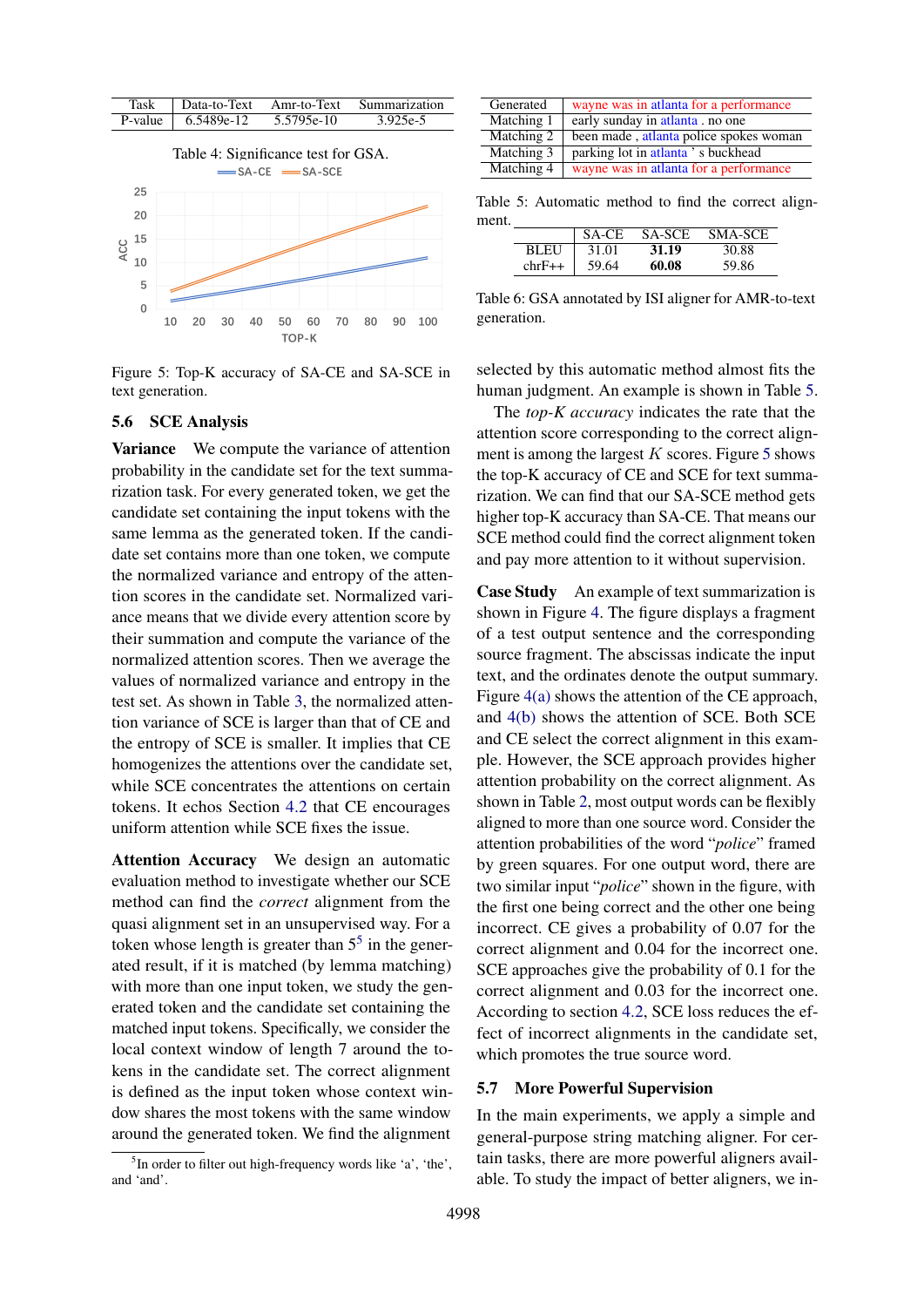vestigate the performance of GSA on AMR-to-text generation with the ISI aligner proposed by [Pour](#page-10-6)[damghani et al.](#page-10-6) [\(2014\)](#page-10-6), which is specially designed for the AMR-to-text task. The result is shown in Table [6.](#page-7-4) The improvement over the result in Table [1](#page-5-2) proves that a more accurate aligner helps the supervised attention method for text generation. Besides, we can also find the result of SA-SCE better than that of SA-CE, which shows that SCE also works well while using a more accurate aligner.

We also analyze the alignments by the ISI aligner following the metrics of Table [2.](#page-5-3) The alignment coverage is 64.75%; the multi-alignment coverage is 52.17%; and the multi-alignment size is 3.11. It shows that the better aligner also produces ambiguous alignments. Therefore, SCE outperforms CE.

### 5.8 Robustness Analysis

We test the robustness of GSA by corrupting the attention supervision by changing correct alignments into incorrect ones. For every  $N$  target words with alignments, we change the alignments of one target word to a random and different source item. Then, we test GSA on data-to-text and AMR-to-text tasks based on the corrupted attention supervision. N ranges in  $\{2, 3, 5, 10, 20\}$ , which correspond to error rates of {50%, 33%, 20%, 10%, 5%}, respectively.

The results are shown in Table [7.](#page-8-3) For AMR-totext generation, we test the SMA-SCE approach. We observe that the supervised attention approach with a 20% error rate is still better than UA. Only with a 33% error rate does the supervised attention approach underperform the unsupervised attention. For data-to-text generation, we test the SMA-SCE approach. We observe that the SMA-SCE approach with even a 33% error rate is still better than UA. These results demonstrate the robustness of our supervised attention. On the other hand, in both experiments, the performance almost always decreases with more errors, demonstrating the importance of correct supervision.

Although GSA is shown to be robust to alignment errors, an overly high error rate would prevent the attention mechanism from finding the true alignments and make the supervised attention approaches worse than UA. Thus, reducing the mistake error rate is the most important when designing the aligner. More analyses about errors in attention supervision are in the appendix.

<span id="page-8-3"></span>

| <b>Error Rate</b> |             | Data-to-text  | <b>AMR-to-text</b> |       |
|-------------------|-------------|---------------|--------------------|-------|
|                   | <b>BLEU</b> | <b>METEOR</b> | ROUGE-L            | BLEU  |
| $0\%$             | 15.51       | 19.88         | 29.00              | 29.30 |
| 5%                | 14.93       | 19.68         | 28.44              | 29.01 |
| 10%               | 14.49       | 19.00         | 28.49              | 28.89 |
| 20%               | 14.36       | 18.99         | 28.41              | 28.80 |
| 33%               | 14.30       | 19.18         | 28.20              | 28.08 |
| UA                | 14.30       | 18.80         | 27.94              | 28.39 |

Table 7: Robustness analysis.

# 6 Conclusion

We studied generalized supervised attention (GSA) for text generation tasks, considering quasi alignments instead of true alignments, which are much more difficult to obtain in practice. A Summation Cross-Entropy (SCE) loss function was designed to deal with quasi alignments, and a Supervised Multiple Attention (SMA) structure was used to balance supervised attention and unsupervised attention. Experiments on three generation tasks demonstrated that generalized supervised attention produces competitive results and is robust against errors in attention supervision.

### Acknowledgment

This work was supported by the National Natural Science Foundation of China (61976139).

#### **References**

- <span id="page-8-2"></span>Waleed Ammar, Dirk Groeneveld, Chandra Bhagavatula, Iz Beltagy, Miles Crawford, Doug Downey, Jason Dunkelberger, Ahmed Elgohary, Sergey Feldman, Vu Ha, Rodney Kinney, Sebastian Kohlmeier, Kyle Lo, Tyler Murray, Hsu-Han Ooi, Matthew E. Peters, Joanna Power, Sam Skjonsberg, Lucy Lu Wang, Chris Wilhelm, Zheng Yuan, Madeleine van Zuylen, and Oren Etzioni. 2018. Construction of the literature graph in semantic scholar. In *Proceedings of the 2018 Conference of the North American Chapter of the Association for Computational Linguistics: Human Language Technologies, NAACL-HLT 2018, New Orleans, Louisiana, USA, June 1-6, 2018, Volume 3 (Industry Papers)*, pages 84–91.
- <span id="page-8-0"></span>Peter Anderson, Xiaodong He, Chris Buehler, Damien Teney, Mark Johnson, Stephen Gould, and Lei Zhang. 2018. [Bottom-up and top-down attention for](https://doi.org/10.1109/CVPR.2018.00636) [image captioning and visual question answering.](https://doi.org/10.1109/CVPR.2018.00636) In *2018 IEEE Conference on Computer Vision and Pattern Recognition, CVPR 2018, Salt Lake City, UT, USA, June 18-22, 2018*, pages 6077–6086.
- <span id="page-8-1"></span>Dzmitry Bahdanau, Kyunghyun Cho, and Yoshua Bengio. 2015. Neural machine translation by jointly learning to align and translate. In *3rd International Conference on Learning Representations,*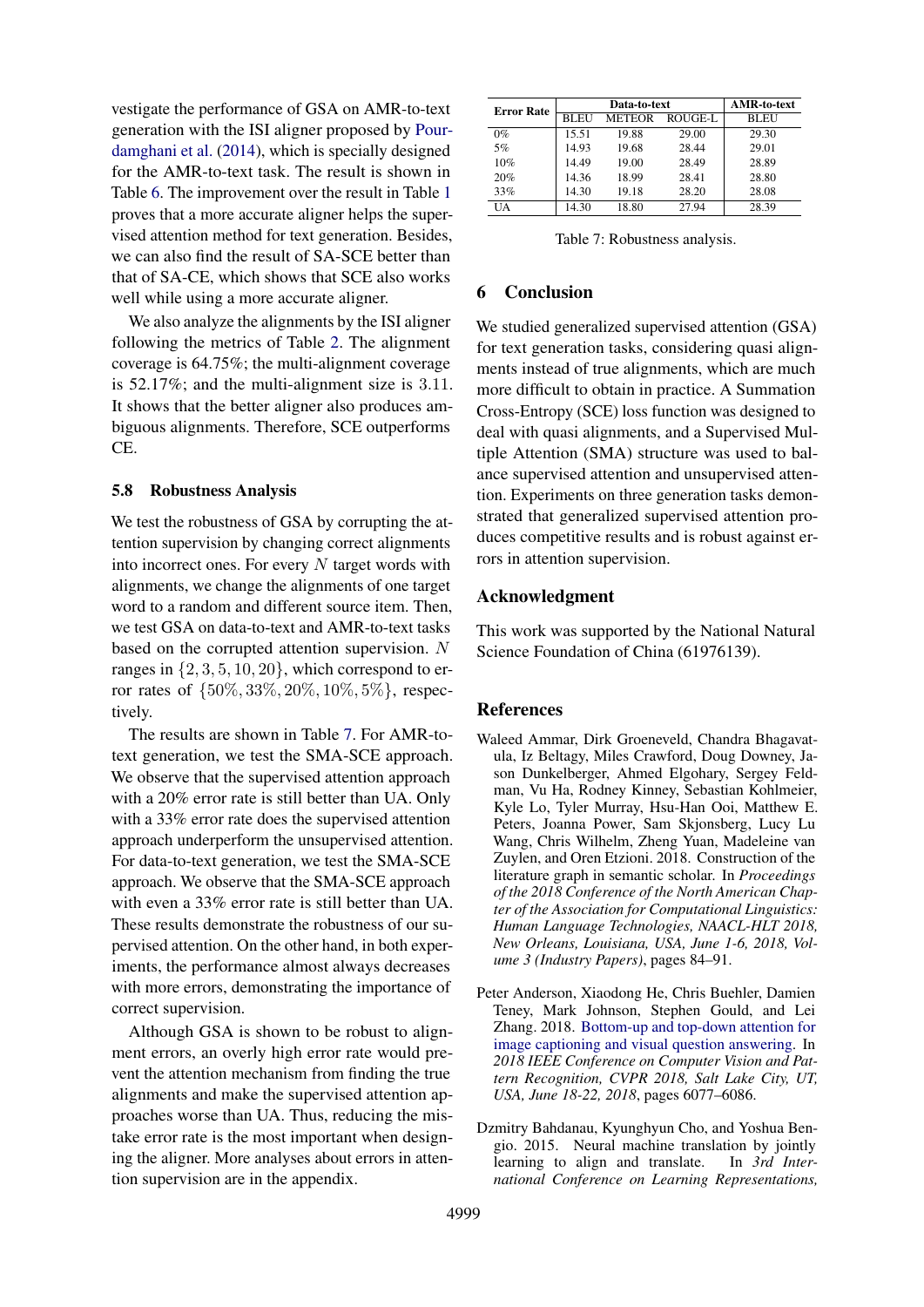*ICLR 2015, San Diego, CA, USA, May 7-9, 2015, Conference Track Proceedings*.

- <span id="page-9-15"></span>Laura Banarescu, Claire Bonial, Shu Cai, Madalina Georgescu, Kira Griffitt, Ulf Hermjakob, Kevin Knight, Philipp Koehn, Martha Palmer, and Nathan Schneider. 2013. Abstract meaning representation for sembanking. In *Proceedings of the 7th Linguistic Annotation Workshop and Interoperability with Discourse, LAW-ID@ACL 2013, August 8-9, 2013, Sofia, Bulgaria*, pages 178–186.
- <span id="page-9-14"></span>Pieter-Tjerk de Boer, Dirk P. Kroese, Shie Mannor, and Reuven Y. Rubinstein. 2005. [A tutorial on the cross](https://doi.org/10.1007/s10479-005-5724-z)[entropy method.](https://doi.org/10.1007/s10479-005-5724-z) *Annals OR*, 134(1):19–67.
- <span id="page-9-8"></span>Peter F. Brown, Stephen Della Pietra, Vincent J. Della Pietra, and Robert L. Mercer. 1993. The mathematics of statistical machine translation: Parameter estimation. *Comput. Linguistics*, 19(2):263–311.
- <span id="page-9-13"></span>Jan Buys and Jan A. Botha. 2016. [Cross-lingual mor](https://doi.org/10.18653/v1/p16-1184)[phological tagging for low-resource languages.](https://doi.org/10.18653/v1/p16-1184) In *Proceedings of the 54th Annual Meeting of the Association for Computational Linguistics, ACL 2016, August 7-12, 2016, Berlin, Germany, Volume 1: Long Papers*. The Association for Computer Linguistics.
- <span id="page-9-0"></span>Kyunghyun Cho, Bart van Merrienboer, Caglar Gülcehre, Dzmitry Bahdanau, Fethi Bougares, Holger Schwenk, and Yoshua Bengio. 2014. Learning phrase representations using RNN encoder-decoder for statistical machine translation. In *Proceedings of the 2014 Conference on Empirical Methods in Natural Language Processing, EMNLP 2014, October 25-29, 2014, Doha, Qatar, A meeting of SIGDAT, a Special Interest Group of the ACL*, pages 1724– 1734.
- <span id="page-9-16"></span>Shamil Chollampatt, Weiqi Wang, and Hwee Tou Ng. 2019. [Cross-sentence grammatical error correction.](https://doi.org/10.18653/v1/P19-1042) In *Proceedings of the 57th Annual Meeting of the Association for Computational Linguistics*, pages 435– 445, Florence, Italy. Association for Computational Linguistics.
- <span id="page-9-9"></span>Jeffrey Flanigan, Sam Thomson, Jaime G. Carbonell, Chris Dyer, and Noah A. Smith. 2014. [A discrim](https://doi.org/10.3115/v1/p14-1134)[inative graph-based parser for the abstract meaning](https://doi.org/10.3115/v1/p14-1134) [representation.](https://doi.org/10.3115/v1/p14-1134) In *Proceedings of the 52nd Annual Meeting of the Association for Computational Linguistics, ACL 2014, June 22-27, 2014, Baltimore, MD, USA, Volume 1: Long Papers*, pages 1426– 1436. The Association for Computer Linguistics.
- <span id="page-9-6"></span>Sarthak Jain and Byron C. Wallace. 2019. [Attention](https://doi.org/10.18653/v1/n19-1357) [is not explanation.](https://doi.org/10.18653/v1/n19-1357) In *Proceedings of the 2019 Conference of the North American Chapter of the Association for Computational Linguistics: Human Language Technologies, NAACL-HLT 2019, Minneapolis, MN, USA, June 2-7, 2019, Volume 1 (Long and Short Papers)*, pages 3543–3556. Association for Computational Linguistics.
- <span id="page-9-7"></span>Hidetaka Kamigaito, Katsuhiko Hayashi, Tsutomu Hirao, Hiroya Takamura, Manabu Okumura, and Masaaki Nagata. 2017. Supervised attention for sequence-to-sequence constituency parsing. In *Proceedings of the Eighth International Joint Conference on Natural Language Processing, IJCNLP 2017, Taipei, Taiwan, November 27 - December 1, 2017, Volume 2: Short Papers*, pages 7–12.
- <span id="page-9-10"></span>Rik Koncel-Kedziorski, Dhanush Bekal, Yi Luan, Mirella Lapata, and Hannaneh Hajishirzi. 2019. Text generation from knowledge graphs with graph transformers. In *Proceedings of the 2019 Conference of the North American Chapter of the Association for Computational Linguistics: Human Language Technologies, NAACL-HLT 2019, Minneapolis, MN, USA, June 2-7, 2019, Volume 1 (Long and Short Papers)*, pages 2284–2293.
- <span id="page-9-12"></span>John D. Lafferty, Andrew McCallum, and Fernando C. N. Pereira. 2001. Conditional random fields: Probabilistic models for segmenting and labeling sequence data. In *Proceedings of the Eighteenth International Conference on Machine Learning (ICML 2001), Williams College, Williamstown, MA, USA, June 28 - July 1, 2001*, pages 282–289. Morgan Kaufmann.
- <span id="page-9-4"></span>Junyang Lin, Xu Sun, Shuming Ma, and Qi Su. 2018. [Global encoding for abstractive summarization.](https://doi.org/10.18653/v1/P18-2027) In *Proceedings of the 56th Annual Meeting of the Association for Computational Linguistics, ACL 2018, Melbourne, Australia, July 15-20, 2018, Volume 2: Short Papers*, pages 163–169.
- <span id="page-9-2"></span>Lemao Liu, Masao Utiyama, Andrew M. Finch, and Eiichiro Sumita. 2016. Neural machine translation with supervised attention. In *COLING 2016, 26th International Conference on Computational Linguistics, Proceedings of the Conference: Technical Papers, December 11-16, 2016, Osaka, Japan*, pages 3093–3102.
- <span id="page-9-5"></span>Shuman Liu, Hongshen Chen, Zhaochun Ren, Yang Feng, Qun Liu, and Dawei Yin. 2018. [Knowledge](https://doi.org/10.18653/v1/P18-1138) [diffusion for neural dialogue generation.](https://doi.org/10.18653/v1/P18-1138) In *Proceedings of the 56th Annual Meeting of the Association for Computational Linguistics, ACL 2018, Melbourne, Australia, July 15-20, 2018, Volume 1: Long Papers*, pages 1489–1498.
- <span id="page-9-3"></span>Yang Liu and Mirella Lapata. 2019. [Text sum](http://arxiv.org/abs/1908.08345)[marization with pretrained encoders.](http://arxiv.org/abs/1908.08345) *CoRR*, abs/1908.08345.
- <span id="page-9-1"></span>Thang Luong, Hieu Pham, and Christopher D. Manning. 2015. Effective approaches to attention-based neural machine translation. In *Proceedings of the 2015 Conference on Empirical Methods in Natural Language Processing, EMNLP 2015, Lisbon, Portugal, September 17-21, 2015*, pages 1412–1421.
- <span id="page-9-11"></span>Manuel Mager, Ramón Fernández Astudillo, Tahira Naseem, Md. Arafat Sultan, Young-Suk Lee, Radu Florian, and Salim Roukos. 2020. [Gpt-too: A](http://arxiv.org/abs/2005.09123)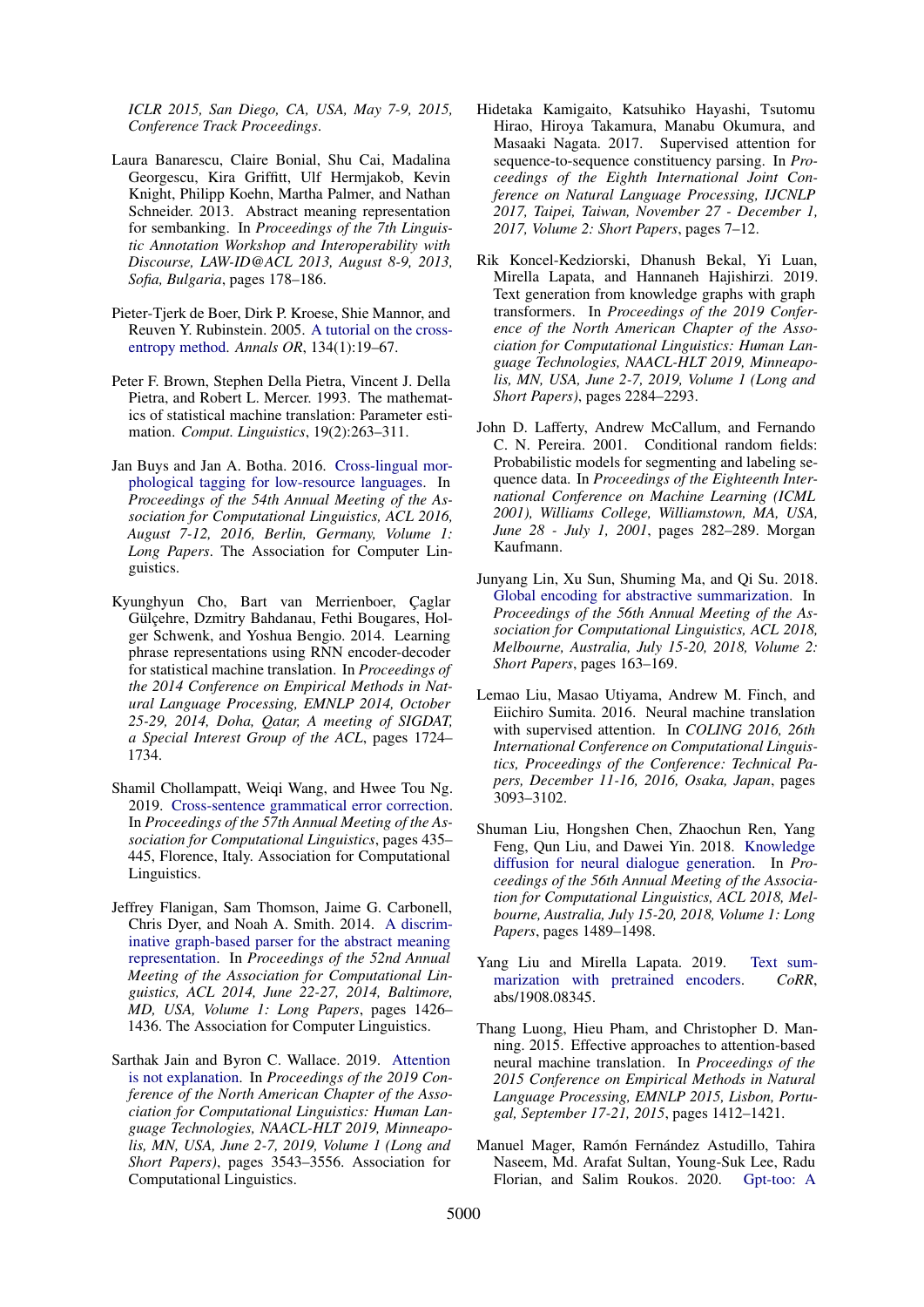[language-model-first approach for amr-to-text gen](http://arxiv.org/abs/2005.09123)[eration.](http://arxiv.org/abs/2005.09123) *CoRR*, abs/2005.09123.

- <span id="page-10-3"></span>Haitao Mi, Zhiguo Wang, and Abe Ittycheriah. 2016. Supervised attentions for neural machine translation. In *Proceedings of the 2016 Conference on Empirical Methods in Natural Language Processing, EMNLP 2016, Austin, Texas, USA, November 1-4, 2016*, pages 2283–2288.
- <span id="page-10-12"></span>Ramesh Nallapati, Bowen Zhou, Cícero Nogueira dos Santos, Çaglar Gülçehre, and Bing Xiang. 2016. Abstractive text summarization using sequence-tosequence rnns and beyond. In *Proceedings of the 20th SIGNLL Conference on Computational Natural Language Learning, CoNLL 2016, Berlin, Germany, August 11-12, 2016*, pages 280–290.
- <span id="page-10-5"></span>Minh Nguyen and Thien Nguyen. 2018. Who is killed by police: Introducing supervised attention for hierarchical lstms. In *Proceedings of the 27th International Conference on Computational Linguistics, COLING 2018, Santa Fe, New Mexico, USA, August 20-26, 2018*, pages 2277–2287.
- <span id="page-10-4"></span>Minh Nguyen, Toan Nguyen, and Thien Huu Nguyen. 2018. [A deep learning model with hierarchical lstms](http://arxiv.org/abs/1805.01554) [and supervised attention for anti-phishing.](http://arxiv.org/abs/1805.01554) *CoRR*, abs/1805.01554.
- <span id="page-10-6"></span>Nima Pourdamghani, Yang Gao, Ulf Hermjakob, and Kevin Knight. 2014. Aligning english strings with abstract meaning representation graphs. In *Proceedings of the 2014 Conference on Empirical Methods in Natural Language Processing, EMNLP 2014, October 25-29, 2014, Doha, Qatar, A meeting of SIG-DAT, a Special Interest Group of the ACL*, pages 425–429.
- <span id="page-10-2"></span>Ratish Puduppully, Li Dong, and Mirella Lapata. 2019. Data-to-text generation with entity modeling. In *Proceedings of the 57th Conference of the Association for Computational Linguistics, ACL 2019, Florence, Italy, July 28- August 2, 2019, Volume 1: Long Papers*, pages 2023–2035.
- <span id="page-10-11"></span>Alec Radford, Jeffrey Wu, Rewon Child, David Luan, Dario Amodei, and Ilya Sutskever. 2019. Language models are unsupervised multitask learners.
- <span id="page-10-13"></span>Stephen Robertson. 2004. [Understanding inverse doc](https://doi.org/10.1108/00220410410560582)[ument frequency: on theoretical arguments for IDF.](https://doi.org/10.1108/00220410410560582) *Journal of Documentation*, 60(5):503–520.
- <span id="page-10-14"></span>Tom De Smedt and Walter Daelemans. 2012. Pattern for python. *J. Mach. Learn. Res.*, 13:2063–2067.
- <span id="page-10-8"></span>Oscar Täckström, Dipanjan Das, Slav Petrov, Ryan T. McDonald, and Joakim Nivre. 2013. Token and type constraints for cross-lingual part-of-speech tagging. *Trans. Assoc. Comput. Linguistics*, 1:1–12.
- <span id="page-10-0"></span>Ashish Vaswani, Noam Shazeer, Niki Parmar, Jakob Uszkoreit, Llion Jones, Aidan N. Gomez, Lukasz Kaiser, and Illia Polosukhin. 2017. Attention is all

you need. In *Advances in Neural Information Processing Systems 30: Annual Conference on Neural Information Processing Systems 2017, 4-9 December 2017, Long Beach, CA, USA*, pages 5998–6008.

- <span id="page-10-1"></span>Sam Wiseman, Stuart M. Shieber, and Alexander M. Rush. 2017. Challenges in data-to-document generation. In *Proceedings of the 2017 Conference on Empirical Methods in Natural Language Processing, EMNLP 2017, Copenhagen, Denmark, September 9- 11, 2017*, pages 2253–2263.
- <span id="page-10-9"></span>Guillaume Wisniewski, Nicolas Pécheux, Souhir Gahbiche-Braham, and François Yvon. 2014. [Cross](https://doi.org/10.3115/v1/d14-1187)[lingual part-of-speech tagging through ambiguous](https://doi.org/10.3115/v1/d14-1187) [learning.](https://doi.org/10.3115/v1/d14-1187) In *Proceedings of the 2014 Conference on Empirical Methods in Natural Language Processing, EMNLP 2014, October 25-29, 2014, Doha, Qatar, A meeting of SIGDAT, a Special Interest Group of the ACL*, pages 1779–1785. ACL.
- <span id="page-10-10"></span>Shuang Xu, Min Yang, Yu Zhou, Ruirui Zheng, Wenpeng Liu, and Jianjun He. 2020. Partial label metric learning by collapsing classes. *INTERNATIONAL JOURNAL OF MACHINE LEARNING AND CY-BERNETICS*.
- <span id="page-10-7"></span>Yu Yan, Weizhen Qi, Yeyun Gong, Dayiheng Liu, Nan Duan, Jiusheng Chen, Ruofei Zhang, and Ming Zhou. 2020. [Prophetnet: Predicting future n](http://arxiv.org/abs/2001.04063)[gram for sequence-to-sequence pre-training.](http://arxiv.org/abs/2001.04063) *CoRR*, abs/2001.04063.

# Appendix

# A Model detail

#### A.1 Graph-to-text generation

In the basic model, multi-head attention is utilized to compute the contextual feature in every time step, over all the source items, including entities and relations. The copying mechanism uses basic attention just over the entities with different parameters from the multi-head attention.

The graph transformer encoder has 6 block layers. The number of attention heads is 4. The dimensions of embedding and hidden states are 500. The decoder is a one-layer LSTM recurrent networks. The decoder attention is multi-headed. In the decoding process, beam search with beam size of 4 is applied. In GSA model, the supervised attention weight is 0.5. The weight is tuned on the validation set by the BLEU score.

#### A.2 AMR-to-text generation

We use GPT-2 medium as the baseline generation model. It has 24 transformer block layers and 16 attention heads. The dimensions of word embeddings and hidden states are 1024. In the decoding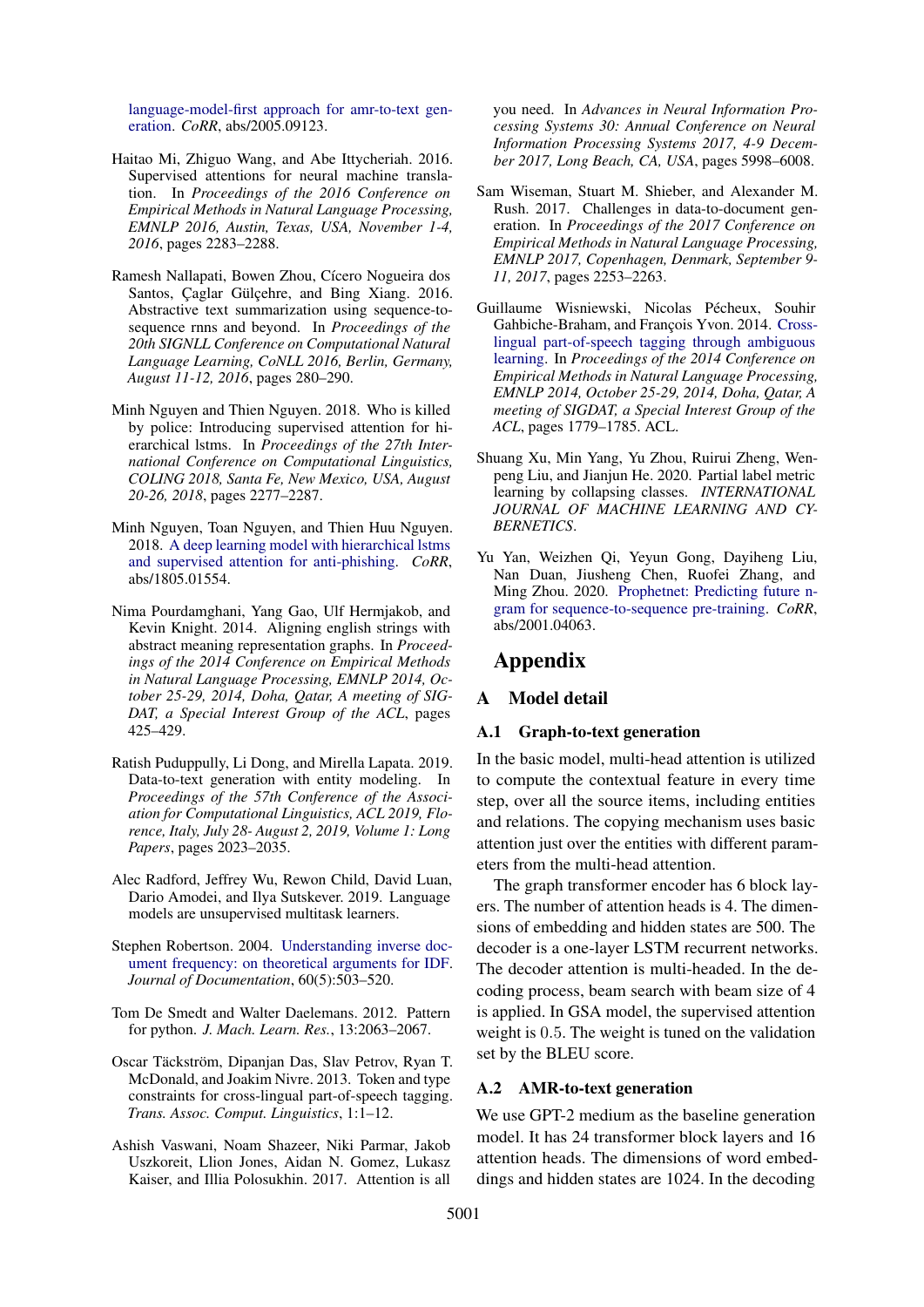process, the beam size is 15. The supervised attention weight for the lemma matching aligner is 0.001, and for the ISI aligner is 0.01. The weight is tuned on the validation set by the BLEU score.

# A.3 Text Summarization

The baseline model is based on an encoder-decoder structure with Transformer. It has 12 block layers with 1024 hidden sizes. The beam size of decoding is 5. The supervised attention weight is 0.1. The weight is tuned on the validation set by the BLEU score.

# B Aligner for Relations in Graph-to-text Generation

There are seven different relations as mentioned in the main paper. A relation can be represented by different words in the target text. For example, "use" and "apply" both suggest the relation "USED-FOR". We build a corresponding keyword list (shown in Table [8\)](#page-12-0) for each relation. In the source data, each relation is of the form "a-R-b", where "a" and "b" are two entities, and "R" is the relation type. To find the alignments, we first look for the cooccurrence of "a" and "b" in the abstract with the shortest distance between them. Then, we examine the words between "a" and "b" as well as four preceding words and align the words that appear in the corresponding keyword list to both the forward and backward directions of that relation.

# C IDF Score in Text Summarization

The IDF score of a word  $w$  is computed as:

$$
IDF(w) = -\log \frac{1}{M} \sum_{i=1}^{M} \mathbb{I}(w \in X^{(i)}) \qquad (12)
$$

where  $\mathbb{I}(\cdot)$  is the indicator function, M is the number of training samples, and  $X^{(i)}$  is the target sentence of the  $i$ -th sample in the training set.

In the training step, the IDF scores of target words are used to downweight the attention loss:

$$
\mathbf{L} = \text{Loss}(\mathbf{x}, \mathbf{y}) + \lambda \sum_{t} (\text{IDF}(w_t) \cdot \Delta(\boldsymbol{\alpha}_t, \hat{\boldsymbol{\alpha}}_t)),
$$
\n(13)

where  $w_t$  is the t-th word in sentence y.

In the loss function, the attention loss of a target word is scaled by its IDF score. The IDF scores are only applied in this experiment because the alignments of these high-frequency words are rare in previous experiments.

# D Alignment Error Analysis

The performance of supervised attention is influenced by the quality of the aligner. There are three types of alignment errors.

- Missing: a target word is not aligned to any source item.
- Redundancy: a target word is aligned not only to the correct source items but also to irrelevant items.
- Mistake: a target word is only aligned to some irrelevant items but not aligned to correct source items.

Missing errors reduce the alignment coverage over the target sentences. They decrease the number of target words that receive attention supervision but will not make supervised attention worse than the unsupervised baseline.

Redundancy errors, which are related to the candidate set from the flexible alignments, are handled by our SCE loss. In the worst case, a target word is aligned to all the source items, and the attention loss of this word becomes 0, resulting in no supervision. Thus, redundancy errors will not make supervised attention worse than the unsupervised baseline either. A case study is provided in the appendix showing that our method is not confused by the redundancy errors.

We empirically analyze mistake errors in section 4.5. Although supervised attention is shown to be robust to mistake errors, an overly high error rate would prevent the attention mechanism from finding the correct alignments and make the supervised attention approaches worse than the baseline. Thus, reducing the mistake error rate is the most important when designing the aligner.